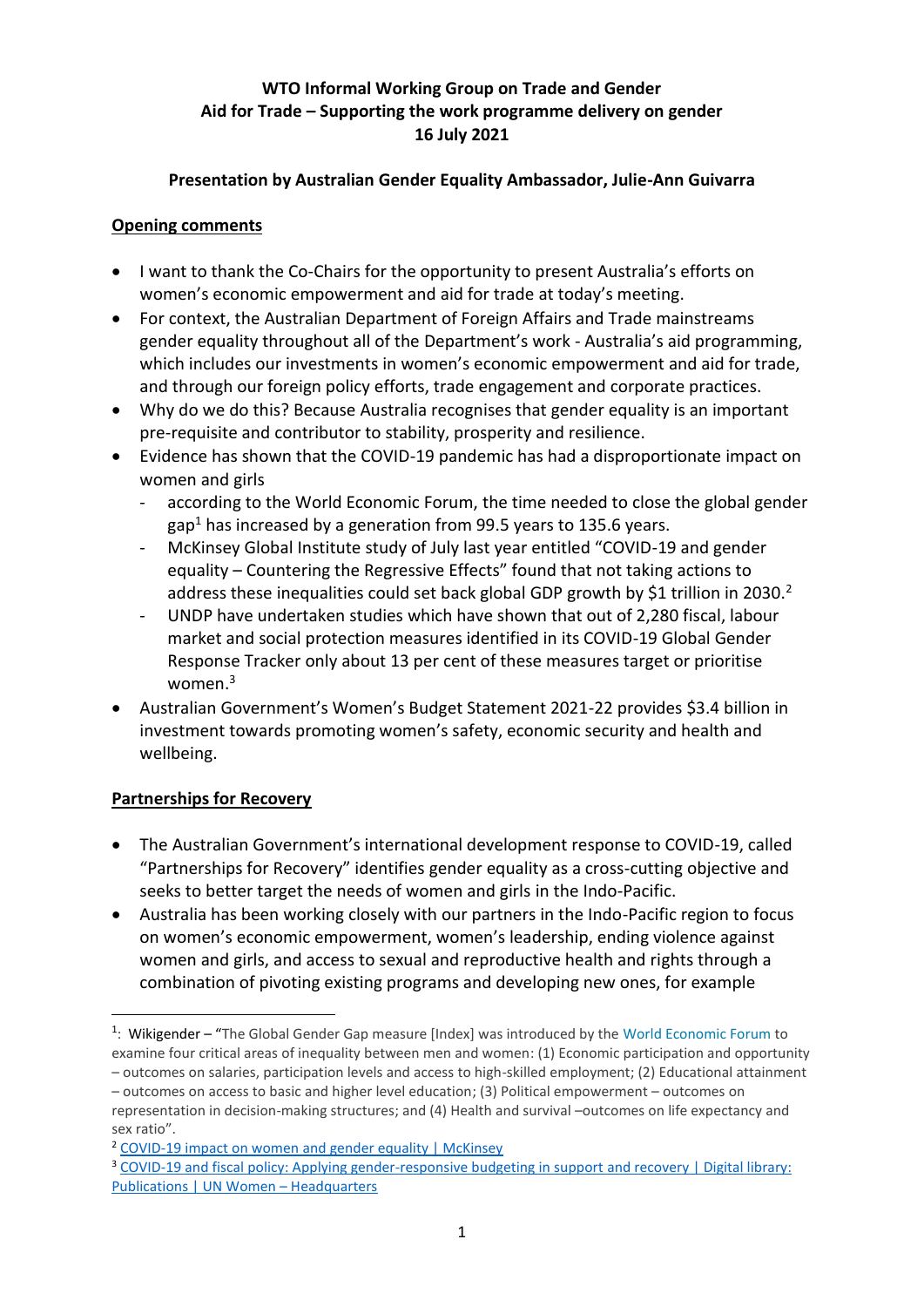- The "Investment in Women" program (\$102 million, 2016-2023) supports women owned SMEs in South East Asia to adapt their businesses, to continue operating and contributing to local economic resilience while managing the impacts of COVID-19
- The Australia's Foreign Minister and Minister for Women, Marise Payne, recently launched the "Pacific Women Lead" (\$170 million) program, which is shaped and driven by Pacific women.
- Recognising that women's role in promoting economic growth with be crucial to our economic recovery, Australia has contributed to the practical implementation of the WTO's Joint Declaration on Trade and Women's Economic Empowerment of 2017, including through our own recent voluntary reporting on gender and trade issues during our Trade Policy Review (2020)
- Today I would like to outline Australia's work in the Indo-Pacific with examples of:
	- − how we remove barriers to trade for women;
	- − how we improve access to finance and support SMEs;
	- − how we improve consideration of gender equality in free trade agreements;
	- − the opportunities presented by e-commerce and digital trade;
	- − and how we monitor our investments to ensure they are high quality and build an evidence base for effective development assistance.

### **Removing Barriers to Women's Participation in Trade**

- The "South Asia Regional Trade Facilitation Program" (SARTFP) is an Australian funded regional integration program being delivered by the World Bank
	- the SARTFP seeks to integrate women's economic empowerment and inclusive trade outcomes into trade facilitation policy and measures and transport connectivity across Bhutan, Bangladesh, India and Nepal.
- Highlights from the "South Asia Regional Trade Facilitation Program" (SARTFP) include:
	- support for enhanced Indian-Bangladeshi women cross-border and inland waterway trade;
	- raised public awareness on safety issues for women traders;
	- and development of major transport corridors and logistics initiatives between Bangladesh-India which prioritises engagement and needs of women traders/entrepreneurs based on specific value chains.
	- This trade facilitation program has created a wealth of products and toolkits used by South Asian Governments to promote gender outcomes and has leveraged an increase in the World Bank's overall gender and trade activities in the region and encouraged other donors to engage in the program.
- Another practical measure, which acknowledges the significant role of women in the services sector is the Better Work Program. In Bangladesh, Cambodia, Indonesia and Vietnam, Australia partners with the ILO to improve the working conditions of women employed in the garment industry – addressing wages, working hours, leave and safety, including from sexual harassment.

### **Access to Finance and SMEs**

• Turning now to the issue of the major gender gaps we see in women's access to finance, and examples of how Australia is working to address this with our partners.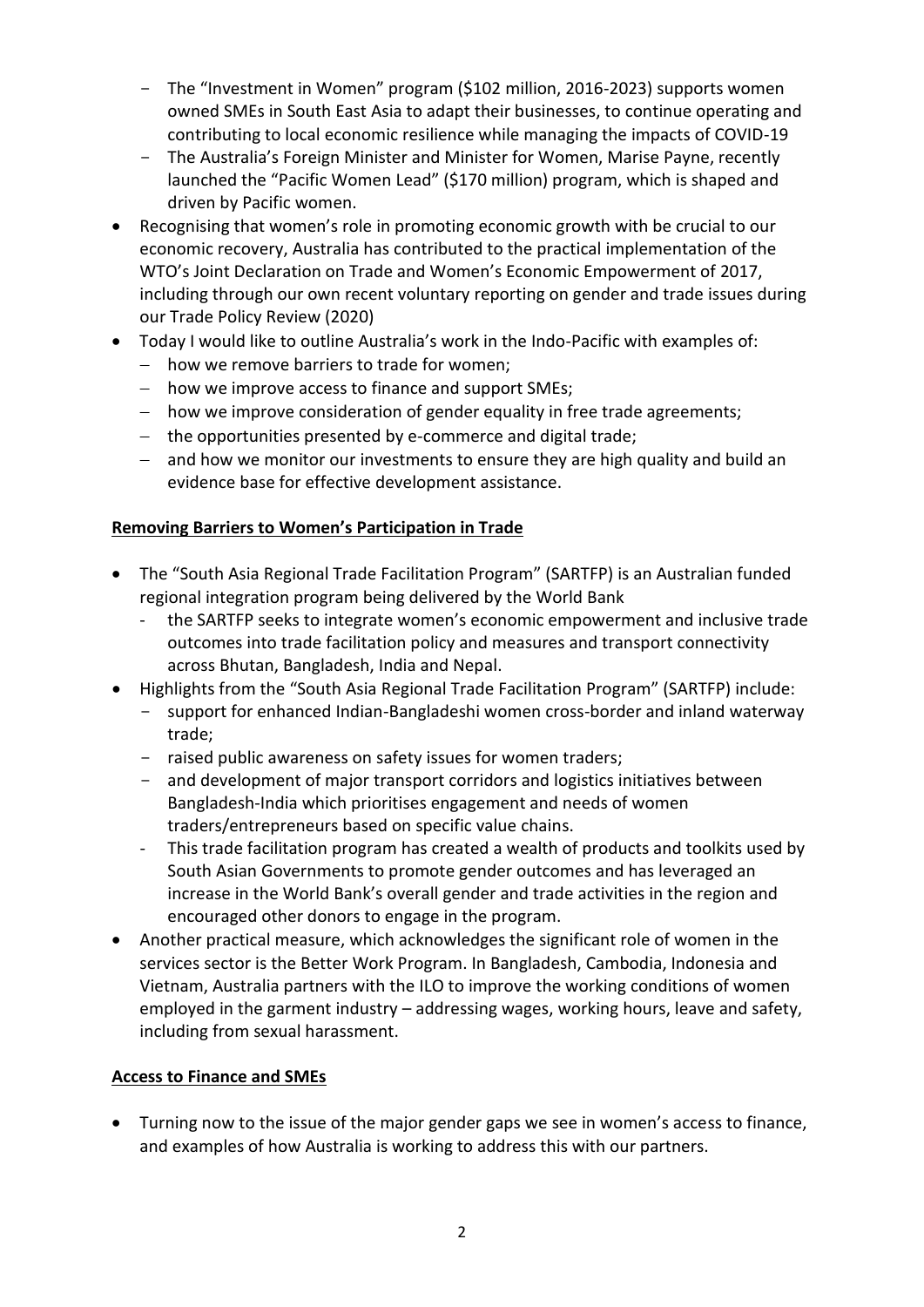- Women's businesses are in a more precarious financial position due to pre-existing inequalities in access to finance and business support
- Australia supports Women's World Banking to roll out innovative financial products and services for poor women
	- and importantly now to ensure women, for example in Indonesia, can access and use government COVID-19 social protection payments to improve their financial capability and resilience
- All DFAT's blended finance programs apply a gender lens as core to their operations, activities, partnerships and investments – regardless of sectoral focus.
- For example:
	- The Investing in Women program has leveraged over 5 times in additional private capital to support 41 women-owned SMEs in Southeast Asia – and all bar one have so far survived the COVID downturn
	- The Emerging Markets Impact Investing Fund's investments will support women's SMEs as well as businesses that supply products or services that benefit women, that adopt workplace gender equality practices, or promote gender equality through their supply chains
	- The Australian supported IIX Women's Livelihood Bond the world's first listed gender lens Bond - has now matured, supporting the livelihoods for over 450,000 underserved women and their communities across Southeast Asia and generating 3 times in social value for every \$1 invested by bondholders
	- the recently concluded PacificRISE pilot provides a specific example of where taking a gender lens to adapt traditional finance models expanded opportunities for investment with a positive impact on women and girls
- The Menstrual Health Trade Finance Vehicle (supported by Australia) launched in 2020. This is a unique financing vehicle that brings together multiple menstrual health enterprises in the Pacific to help address financing and supply chain challenges in a sector with smaller and often informal market actors and in countries with geographically dispersed populations:
	- the Trade Finance Vehicle assisted a social enterprise based in the Solomon Island called Kaleko Steifree - a Pacific women led producer of reusable sanitary pads for women and girls
	- Kaleko Steifree addressed production constraints through bulk purchases of raw materials and tailored contracting to enhance the distribution of the pads to small Pacific businesses
	- More jobs for women were created and girls school absenteeism was reduced while also enhancing environmental sustainability. These are the triple win effects you can deliver with targeted Aid for Trade programming.

## **Free Trade Agreements and Gender**

- Gender in Free Trade Agreements are an evolving space. Australia considers the inclusion of specific gender equality provisions in our FTAs on a case -by -case basis on the basis of needs, interests and priorities of our trading partners.
- Australia has done work in the context of some of our FTAs which is advancing knowledge on trade and gender in recognition of the links between gender equality, women's economic empowerment and trade and economic development.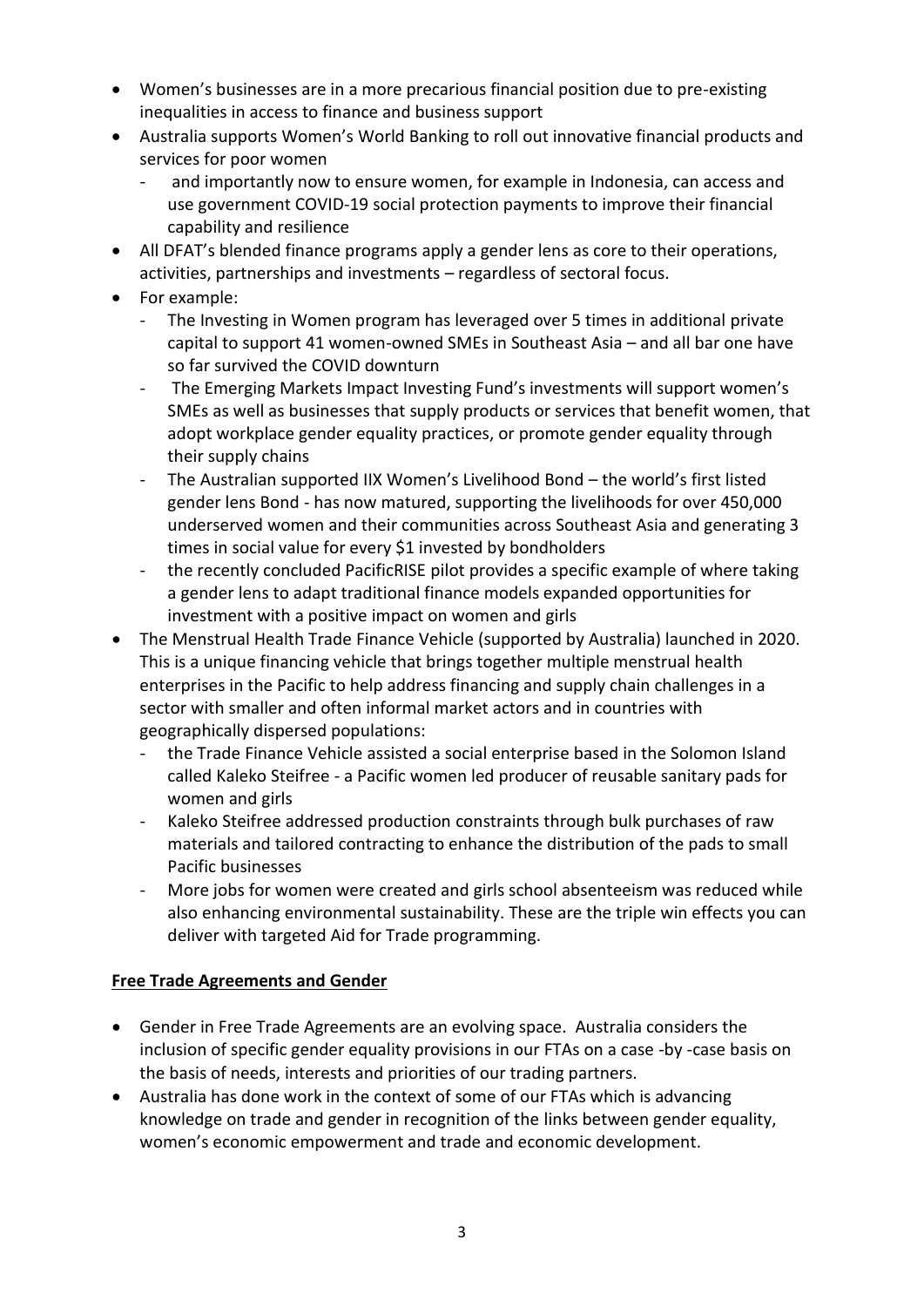- For example, we know access to information, technology, markets and financing is not equal for women and men which has ramifications for women's economic empowerment and economic prosperity for all.
- Analysis by the United Nations Conference on Trade and Development (UNCTAD) on the link between gender equality, women's economic empowerment, and transparency in trade laws, policies and practices - undertaken in the context of the Pacific Closer Economic Relations Agreement [\(PACER Plus\)](https://www.dfat.gov.au/trade/agreements/in-force/pacer/pacific-agreement-on-closer-economic-relations-plus) - provides us with important lessons.
- Notably, it highlighted specific barriers to trade information by women traders and identified how they could benefit from implementation of the PACER Plus transparency commitments in export products of interest.
- Identifying these barriers has informed PACER Plus technical training and support, such as establishment of trade portals which incorporated gender aspects into accessing information, the type of information provided, and gender sensitive training of trade contact points.
- This work also led to the first export handbook for women traders in the Pacific to help them navigate non-tariff measures applied in Australia and New Zealand markets for their products– laying the foundation for mainstreaming gender into implementation of PACER Plus going forward.

## **E-Commerce and Digital Trade**

- We have seen throughout this pandemic how the use of technology has been critical to continuing trade and ensuring that commerce more generally in our communities continue.
- We recognise that e-commerce, digital trade and more broadly the digital economy provides enormous and potentially transformative opportunities to facilitate economic recovery from the effects of COVID-19.
- This experience also shows us the importance of the role of technology in helping to promote resilience and inclusive economic development:
	- e-commerce can help women who own small and medium businesses to overcome key physical and economic challenges to their growth and support diversification in goods and services, which is especially important for women in the small Pacific Island States.
	- use of digital technologies and ICT can enable women traders and entrepreneurs to reach customers globally, as well as access government e-services, information, and online training
	- e-commerce infrastructure, with appropriately supportive regulation and policy, can help women traders overcome discriminatory socio-cultural norms, such as mobility constraints.
- Australia's "E-Commerce Aid for Trade Fund" (\$5.5 million 2019-) aims to build the ecommerce capabilities of developing countries in Southeast Asia and the Pacific
	- through this fund, Australia is working with partner governments, the private sector and other development partners on a range of activities to address deficits in: access to ICT and finance; policy and regulatory frameworks; skills and safe and reliable epayment platforms; trade facilitation and logistics.

### **Monitoring and Evaluation**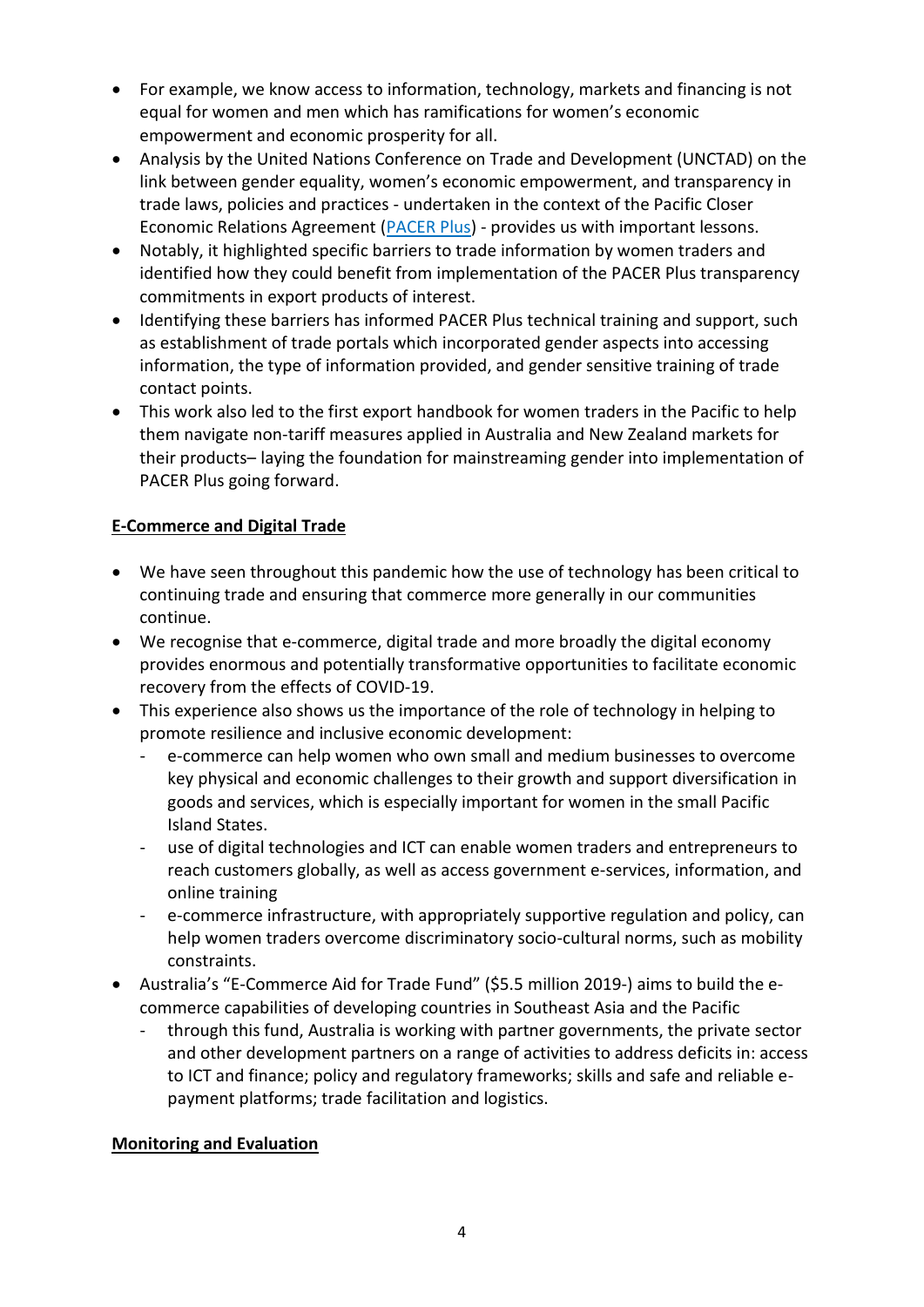- The final topic I'd like to speak to today is about the importance of measuring success from the beginning of each program, and how we do this.
- We are making progress, but there is still more we can do.
- We continue to monitor whether our investments (including Aid for Trade investments) effectively integrate gender
	- o Through our monitoring performance framework in the Australian aid program we continue to monitor our performance on gender equality.
	- o For example, of Australia's Aid for Trade investments in the 2019-2020 financial year, 78 per cent effectively addressed gender; performing on par with the entire aid program.
- We also know that our programs are benefiting partners in the Indo-Pacific region
	- for example, each "E-Commerce Aid for Trade Fund" project is underpinned by a monitoring and evaluation framework that includes gender equality and inclusion indicators With this monitoring, we have learned
		- $\circ$  that grant recipients can be motivated to leverage the gender expertise of women organisations and development partners in-country
		- $\circ$  directing capacity building assistance to women pays because it targets the MSME segment
- According to the OECD, the 2019 Global Aid for Trade M&E exercise indicated that donors have increased their focus on gender through aid for trade programs overall and in areas related to agriculture, SMEs, and microfinance.
	- There are still gaps, however, in donor approaches to supporting the economic empowerment of women more broadly and in relation to trade policy and regional trade agreements, as well as in sectors such as energy, business, industry, transport and communications.
- Many of us continue to grapple with getting M&E to go beyond output indicators to better measure outcomes.

## **Closing**

- In terms of a few final comments about what we've learned in Australia through our work in the Indo-Pacific.
- While Aid for Trade has great potential to enhance opportunities for everyone, we need to design our efforts consciously and deliberately to deliver on this potential - because the individual contexts of the partner countries in which we work are very diverse.
- Australia feels it is important that we continue to focus on piloting, demonstrating and learning – seeking to better understand how different groups of women and men will be affected by trade.
- We need well designed and targeted responses underpinned by disaggregated data, intersectional analyses and inclusive stakeholder consultations, as well as robust monitoring and evaluation. The research and data collected and analysed by the WTO and World Bank on Women and Trade 2020 is a prime example of work worth continuing.
- Based on Australia's experiences, we have a number of recommendations for how to integrate gender into aid for trade, including:
	- make women's empowerment a cross cutting priority for all development programming;